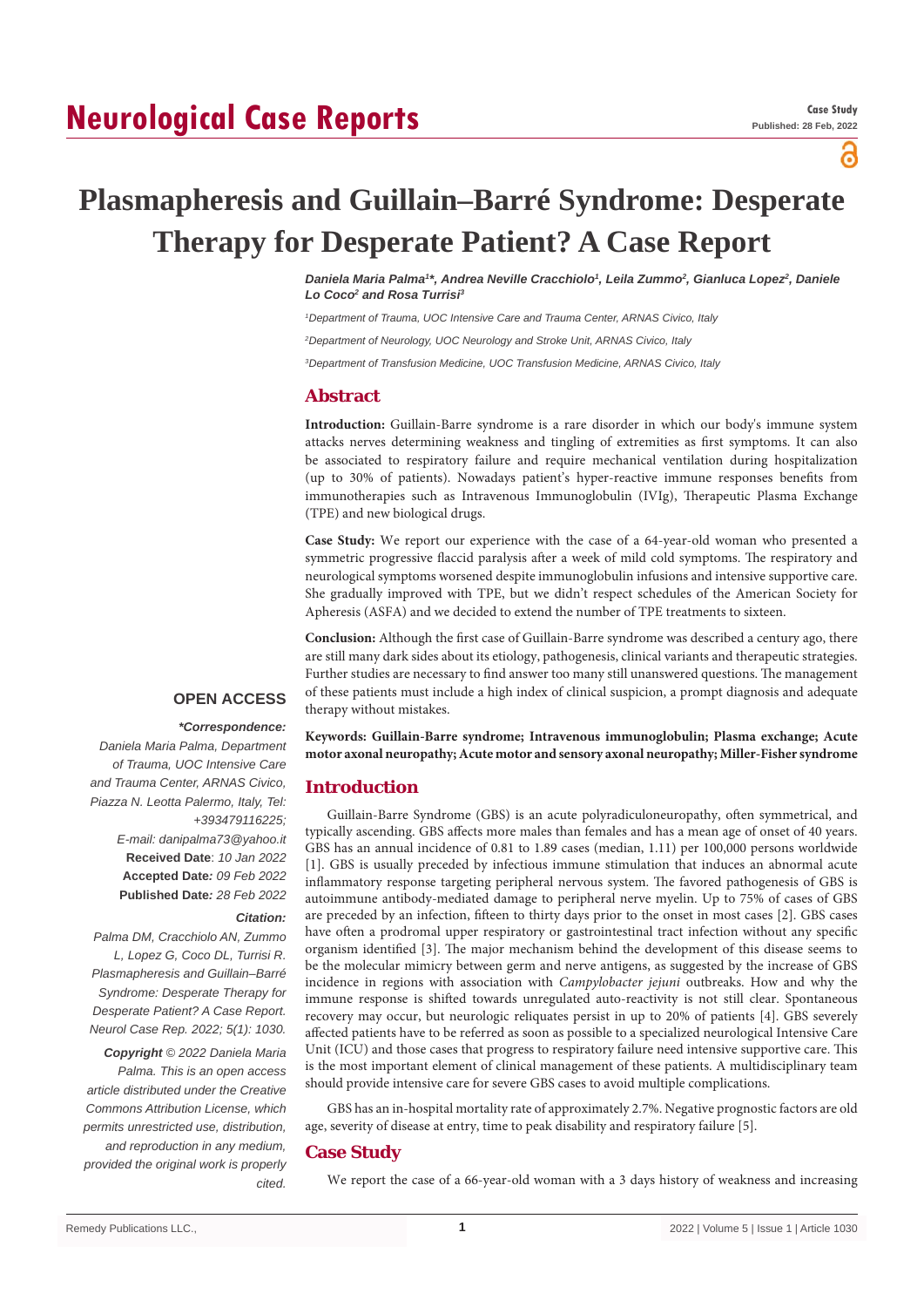difficulty walking; she also referred a mild cold, a transient pruriginous dorsal rush and cough one week before. Fever went to spontaneous resolution after a few days and she didn't refer gastrointestinal symptoms. Her medical history was not relevant; she only suffered of mild hypertension treated with beta-blockers. First on clinical evaluation she was alert and conscious, no autonomic disorders (tachy/ bradycardia, hyper/hypotension), no respiratory fatigue (respiratory rate of 16 bpm and oxygen saturation of 99%); her vital signs revealed body temperature 36.5ºC. The systemic examination was normal. First she was admitted to neurological departmental. On neurological examination, she was para-paretic with a rapidly progression to paraplegia. She denied any facial numbness, swallowing inability, and blurred vision but she subsequently developed distal weakness in the upper limbs and diffuse areflexia, without clear sensory deficits. She underwent lumbar puncture. The Cerebrospinal Fluid (CSF) puncture didn't reveal abnormalities of glucose and cell count, but 139 mg/dL protein. Albuminocytologic dissociation in the CSF is a laboratory typical feature of the disease that is evident in up to 90% of all patients during the third week of the GBS course [6]. CSF viral serology and bacterial cultures were negative. No routine laboratory testing is helpful to diagnose GBS.

Our clinical suspect of GBS was endorsed by the demonstration of a typical albumin-cytological dissociation; subsequently we decided to confirm the diagnosis with electrophysiologic studies which were essential to exclude GBS's mimics. The differential of pure motor syndrome includes: Diseases associated with quadriparesis/ paralysis (myasthenic crisis), acute presentation of idiopathic inflammatory myopathies. Associated clinical features can be useful in distinguishing these from GBS. Although on the diagnosis of GBS prompted initiation of Intravenous Immunoglobulin (IVIg, 0.4 g/kg for 5 days), her condition quickly deteriorated and in a few days she became quadriplegic despite the completion of immune-therapy. By this time, she had complete right-sided ptosis with a normal left eye. On hospital day 6, the patient also developed tachycardia and blood pressure instability (dysautonomic features) and bulbar involvement (she was unable to swallow and presented a severely slurred speech). Clearly, the patient did not benefit from immunoglobulin therapy. Respiratory muscle weakness and inefficient cough in our patient contributed to the loss of airway protection and desaturation. Progressively gas exchanges worsened so intubation was required and ICU admission, where treatment started with Therapeutic Plasma Exchange (TPE).

GBS patients should be admitted to the ICU when one or more of these criteria are identified: (a) Rapid evolution of respiratory fatigue; (b) tachycardia and blood pressure instability severe or difficulty swallowing; (c) progression of respiratory distress; (d) Erasmus GBS Respiratory Insufficiency Score (EGRIS) >4 [7].

The Erasmus GBS outcome score is a 1 to 7 score that predict the probability of respiratory insufficiency within the first week of admission, in patients with Guillain-Barre syndrome. According to Erasmus GBS score number of days between onset of weakness and hospital admission, presence of facial and/or bulbar weakness and severity of muscle weakness at hospital admission, were independently associated with the probability to develop respiratory insufficiency within the first week of admission.

Because a prolonged MV (>3 weeks) was predicted, we considered tracheostomy immediately and we performed it on the third day. Early tracheostomy could help GBS patients in several ways: Earlier enteral feeding, accurate oral hygiene facilitated oral communication, easier out-of-bed mobilization. Complications during MV and ICU stay are negative prognostic factors for GBS patients. We prevented complications such as decubitus ulcers *via* frequent repositioning. She gradually improved with TPE. The first to improve was ptosis and autonomic feature, she returned to blood pressure stability on the sixth day (three TPE performed). Five days later her cough was turning to be effective and respiratory muscles were less weak; then we started weaning from mechanical ventilation, but she was still quadriplegic (six TPE performed). Her motility gradually improved over the next week and lower limbs muscle strength slowly improved, upper limbs' weakness reduced few days later (eleven TPE performed). Respiratory weaning was very slow and difficult. She reached spontaneous breathing with tracheostomy 24 h a day on the 25th day. Over the next week we started oral feeding.

TPE was performed removing 3 to 6 liters of plasma over sixeight hours and replacing it with albumin. We performed TPE with continuous flow machines. We usually used hemodialysis catheter inserted through internal jugular or femoral venous access. No complications occurred (hemo/pneumothorax, hypotension, and hemorrhage from vein puncture). For our patient the total exchange volume was approximately 15,000 cc. During TPE, we monitored blood pressure, heart rate, oxygen saturation, and amount of fluids exchange. We obtained daily hemochrome, calcium, coagulation pattern and hold apheresis one to two days. Nosocomial complications such as Hospital-Acquired Pneumonia (HAP), Ventilator Acquired Pneumonia (VAP) and hyponatremia were considerable factors in prolonging MV (>21 days) and hospitalization (>36 days) and causing death. Blessedly our patient didn't have any nosocomial complications and she was transferred to rehabilitation department where stayed over several months.

### **Discussion**

Acroparesthesia is the most common initial symptom of GBS associated to upper and lower limbs weakness which ensues commonly in a symmetric "rapidly ascending pattern" [8]. Clinical

**Table 1:** Diagnostic criteria of Guillain Barre Syndrome (adapted and modified from reference 4).

| Required                                  | <b>Supportive</b>                                  | Exclusionary                                                       |
|-------------------------------------------|----------------------------------------------------|--------------------------------------------------------------------|
| Progressive symmetric weakness of >1 limb | Sensory symptoms or signs                          | Other causes excluded (toxins, botulism, porphyria,<br>diphtheria) |
| Hyporeflexia or areflexia                 | Cranial nerve involvement especially bilateral VII |                                                                    |
| Progression <4 weeks                      | Autonomic dysfunction                              |                                                                    |
| Symmetric weakness                        | CSF cell count< 10/mm <sup>3</sup>                 |                                                                    |
|                                           | CSF protein elevation                              |                                                                    |
|                                           | Electrophysiologic features of demyelination       |                                                                    |
|                                           | Recovery                                           |                                                                    |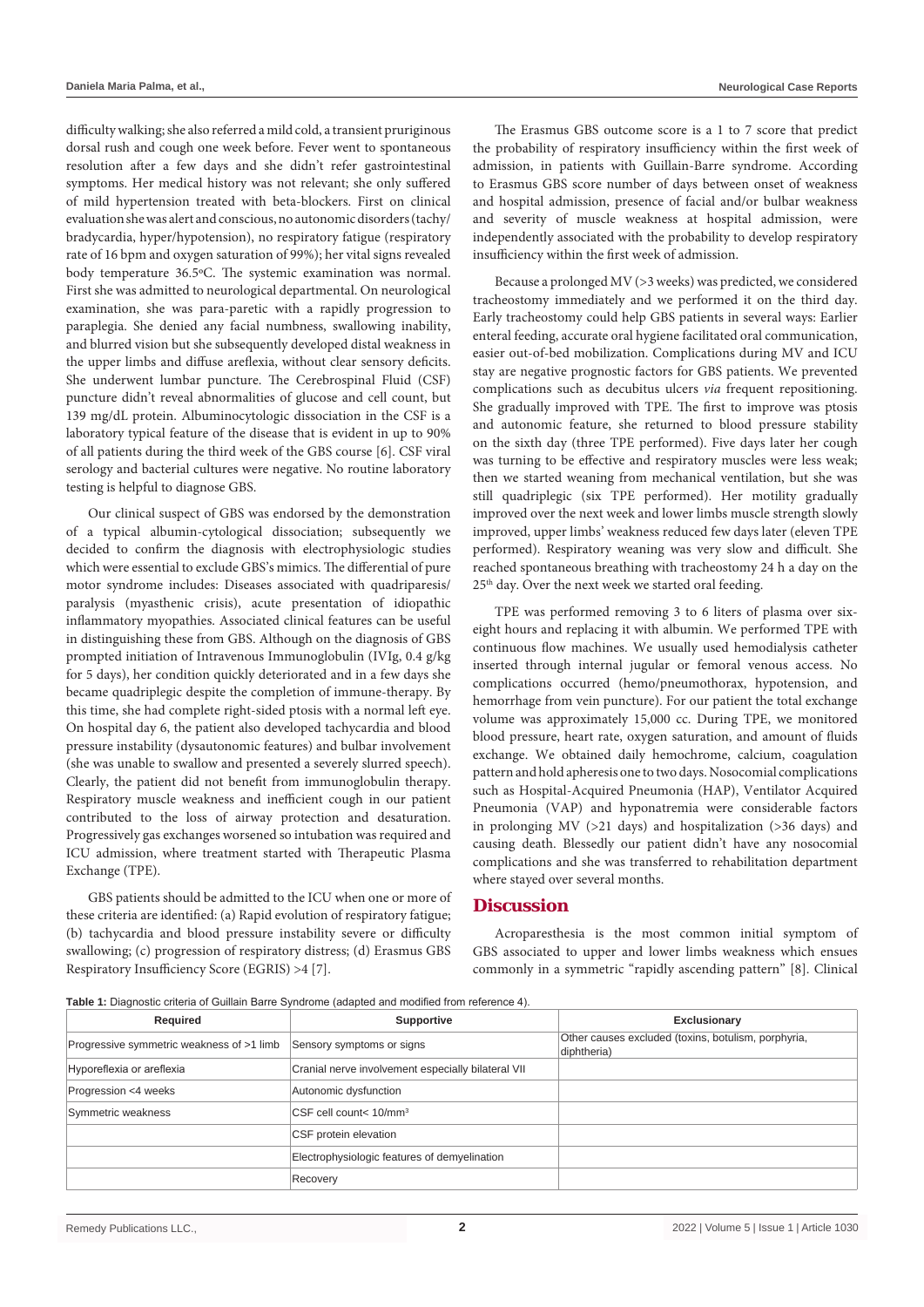#### **Table 2:** ASFA category indications<sup>:</sup>.

| Category | <b>Description</b>                                                                                                                                 |  |
|----------|----------------------------------------------------------------------------------------------------------------------------------------------------|--|
|          | Disorders for which apheresis is accepted as first-line therapy, either as a primary standalone treatment or in conjunction with other modes of    |  |
|          | treatment                                                                                                                                          |  |
|          | Disorders for which apheresis is accepted as second-line therapy, either as a standalone treatment or in conjunction with other modes of treatment |  |
| Ш        | Optimal role of apheresis therapy is not established. Decision making should be individualized                                                     |  |
| IV       | Disorders in which published evidence demonstrates or suggests apheresis to be ineffective or harmful. IRB approval is desirable if apheresis      |  |
|          | treatment is undertaken                                                                                                                            |  |

\* Suspect HIV; Lyme; Sarcoidosis; Lymphoma

Table 3: Grading Recommendations<sup>\*</sup>.

| Recommendation<br>grade | <b>Description</b>           | Methodological quality of supporting evidence                                           | <b>Implications</b>                                  |
|-------------------------|------------------------------|-----------------------------------------------------------------------------------------|------------------------------------------------------|
| 1 A                     | Strong recommendation, high- | RCTs without important limitations or                                                   | Strong recommendation, can apply to most patients in |
|                         | quality evidence             | overwhelming evidence from observational studies most circumstances without reservation |                                                      |
| 1 B                     | Strong recommendation,       | RCTs with important limitations or exceptional                                          | Strong recommendation, can apply to most patients in |
|                         | moderate- quality evidence   | strong evidence from observational studies                                              | most circumstances without reservation               |
| 1 C                     | Strong recommendation, low-  | Observational studies or case series                                                    | Strong recommendation, but may change when higher    |
|                         | quality evidence             |                                                                                         | quality evidence becomes available                   |
| 2 A                     | Weak recommendation, high-   | RCTs without important limitations or                                                   | Weak recommendation, best action may differ          |
|                         | quality evidence             | overwhelming evidence from observational studies depending on circumstances             |                                                      |
| 2 B                     | Weak recommendation,         | RCTs with important limitations or exceptional                                          | Weak recommendation, best action may differ          |
|                         | moderate- quality evidence   | strong evidence from observational studies                                              | depending on circumstances                           |
| 2 C                     | Weak recommendation, low-    | Observational studies or case series                                                    | Very weak recommendation; other alternatives may be  |
|                         | quality evidence             |                                                                                         | equally reasonable                                   |

\* Suspect HIV; Lyme; Sarcoidosis; Lymphoma

status is then characterized by neuropathic or radicular back pain, acute flaccid paralysis, sensory or autonomous neuropathy, hypo- or areflexia [9]. GBS's main symptom is weakness, which reach its nadir within twenty eight days in 90% of cases [3]. Facial nerve is frequently involved, dysphagia occurs in 40%, and rarely (5%) patients may develop ophthalmoplegia, ptosis [3].

#### **Poor prognostic factors in GBS**

- Older age  $(>50-60)$
- Rapid onset prior to presentation (<1 week)
- Ventilator dependency
- Preceding infection with CMV
- Preceding diarrheal illness/*C. Jejuni*

The revised diagnostic criteria are well established and include clinical, cerebrospinal fluid and electrophysiologic criteria. They go back to several years ago (Table 1).

TPE is the extracorporeal technique by which we can remove toxic substances and replace lost plasma elements; it represents an important device for the management of several disorders [10].

It is performed in an apheresis device where patient's plasma is separated from whole blood and removed without depleting the patient of other blood constituents (such as red blood cells) and returning the rest to the patient's circulatory system. Literature available data confirm that TPE is a safe and effective device. Currently, to assist physicians in the decision of using apheresis as a treatment modality, the American Society for Apheresis (ASFA) regularly publishes updated evidence-based treatment guidelines, with the most recent edition being published in 2019. The role of TPE in the treatment of diseases and indications in the Guidelines are categorized in accordance with the ASFA categories (Table 2).

Additionally, a recommendation grade based on the Grading of Recommendation Assessment, Development, and Evaluation (GRADE) system (Table 3) is also provided along with the ASFA category for each TA indication.

TPE for GBS is primary treatment, category I, GRADE IA and should be initiated within a week of disease onset [10]. TPE has beneficial effect in sever and mild GBS patients, increasing proportion of patients able to walk after one month. TPE mainly functions *via* removing extra antibodies, abnormal proteins, or other harmful substances from the blood [10]. The usual TPE strategy is to exchange 1 to 1.5 plasma volumes 5 to 6 times over one-two weeks, but some patients may need additional treatments. How to manage the severe GBS patients who don't improve two weeks after TPE or Immunotherapy is a hot topic. Our patient didn't improve in standard time, so we decided to extend the number of TPE treatments to 16. We didn't use corticosteroids because they are not beneficial in the disorder. Dramatic improvement within days of beginning treatment is not typical and if this happens, it may have happened regardless of treatment.

All patients affected by autonomic dysfunction should be monitored carefully because they remote susceptible to intravascular volume exchange TPE. Relapses may occur in up to 5% to 10% of patients 2 to 3 weeks following either treatment with TPE or IVIG [11,12].

IVIg is a therapeutic preparation containing antibodies and especially IgG antibodies obtained from the pooled blood plasma of usually thousands of blood donors [13,14]. High-dose IVIg [ranging from 1000 to 3000 mg/kg Body Weight (BW)] have immunomodulatory actions in autoimmune and inflammatory conditions. Their actions are highly complex and differ in different diseases. In general, they lead to a reversal of their effects, as opposed to their actions at replacement doses, resulting in a more immunosuppressive and anti-inflammatory phenotype. The benefit of a second course of IVIg is still matter of debate [13].

We closely monitor patients during the first infusion, starting very slowly and increasing progressively. Mild reactions (headache, nausea, chills, myalgia, chest discomfort, back pain) are uncommon and solved when slowing the infusion rate. Acute renal failure is rare and related to patient hydration [15]. Treatment decisions are made on a case-by-case basis but IVIG is usually used as initial therapy; the dose is 0.4 g/kg for 5 consecutive days. TPE scavenges pathogenic